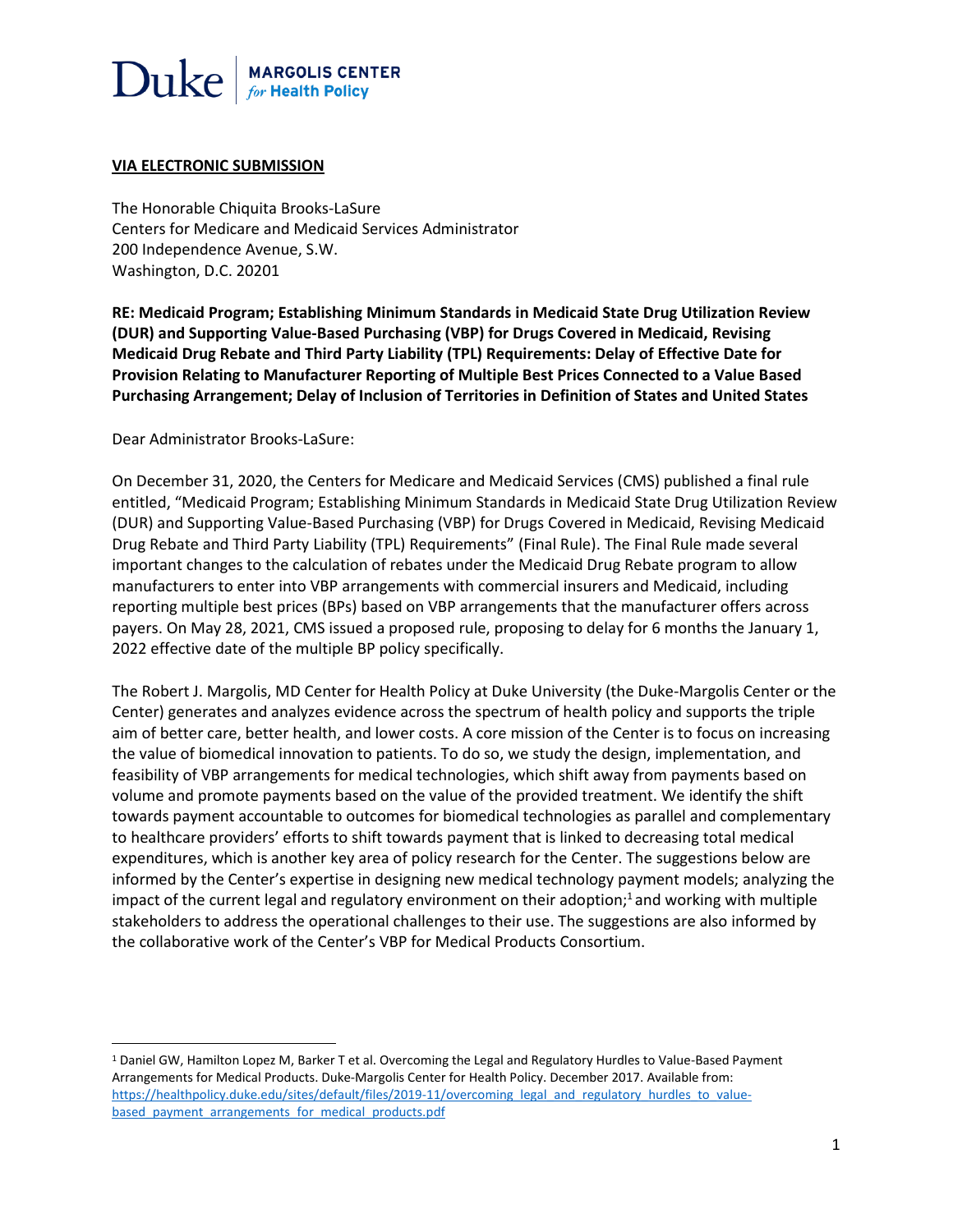Duke-Margolis is broadly supportive of the Final Rule's goals to increase the adoption of new payment models for medical products that are accountable to making significant improvements in patient health and modernize legacy Fee-for-Service (FFS) price reporting policies to accommodate new types of VBP that are closely tied to evidence and better outcomes. As Duke-Margolis has described, legislative and regulatory barriers currently limit the development of VBP arrangements.<sup>2</sup> These barriers include concerns about establishing an artificially low  $BP^3$  when a drug does not perform well in a single patient, or violating the federal Anti-Kickback Statute (AKS).

We appreciate CMS's recognition of the challenges posed for VBP arrangements by the existing BP rules, and for finalizing specific solutions for addressing the determination of BP in the context of VBP. In addition to creating a path to lift the BP restatement ceiling (from the current 12 quarters) and amending the bundled sales definition to include VBP arrangements under certain conditions, CMS also finalized the multiple BPs policy. Under the multiple BPs policy, drug manufacturers would be allowed to report multiple BPs based on VBP arrangements that the manufacturer offers to commercial payers and to the Medicaid program, in contrast to the single BP that they must report now. To qualify under this approach, the manufacturer must offer the VBP from the commercial market to all State Medicaid programs. States are not required to participate in the VBP, and only States that accept the terms and conditions and can adhere to the data submission requirements of a specific VBP will be eligible to use the multiple BP policy. If a State chooses to participate in the VBP arrangement, then its rebates will be based on the drug's performance in the State's patient population. The Medicaid rebates paid for those patients would only be due for those particular patients. In other words, the rebate due to the State from the manufacturer for a given patient would be based on the drug's performance as to that particular patient and not be the same for the entire Medicaid market.

The multiple BPs policy presents a creative approach that could help facilitate more VBP arrangements in the marketplace by mitigating the existing BP barrier. However, there are various operational and policy challenges that still need to be fully identified and addressed to implement this policy successfully. We therefore support CMS's assertion in the May 2021 proposed rule that implementing the multiple BP policy would require more time for the agency to consult with State Medicaid agencies, provide operational guidance and implement complex system changes, leading it to delay the policy's effective date to July 1, 2022.

Below we outline some of the critical considerations for implementing the multiple BP policy:

#### **Expand states' ability to enter into VBP arrangements to use the multiple BPs policy**

 $\overline{a}$ 

As CMS considers how best to implement the multiple BPs policy, there are some key considerations for the ability of States to operationalize it, such as having the capabilities to track the same outcomes tracked in commercial markets in order to benefit from a new BP associated with a VBP arrangement. To do so, States will require dedicated resources to track patient-level outcomes for specific populations receiving a therapy. Depending on the design of the VBP arrangement, they may require access to various data sources including medical claims data, electronic health record (EHR) data, lab reports, pharmacy claims, and/or other clinical data. States will also need the capabilities to link these disparate

<sup>2</sup> Daniel GW, Hamilton Lopez M, et al. Overcoming the Legal and Regulatory Hurdles to Value-Based Payment Arrangements for Medical Products.

<sup>3</sup> Arad N, Barker T, Daniel GW et al. Clarifying Medicaid Best Price Regulations in the Context of Value-Based Payment Arrangements. Duke-Margolis Center for Health Policy. September 2019. Available from:

<https://healthpolicy.duke.edu/news/clarifying-medicaid-best-price-regulations-context-value-based-payment-arrangements>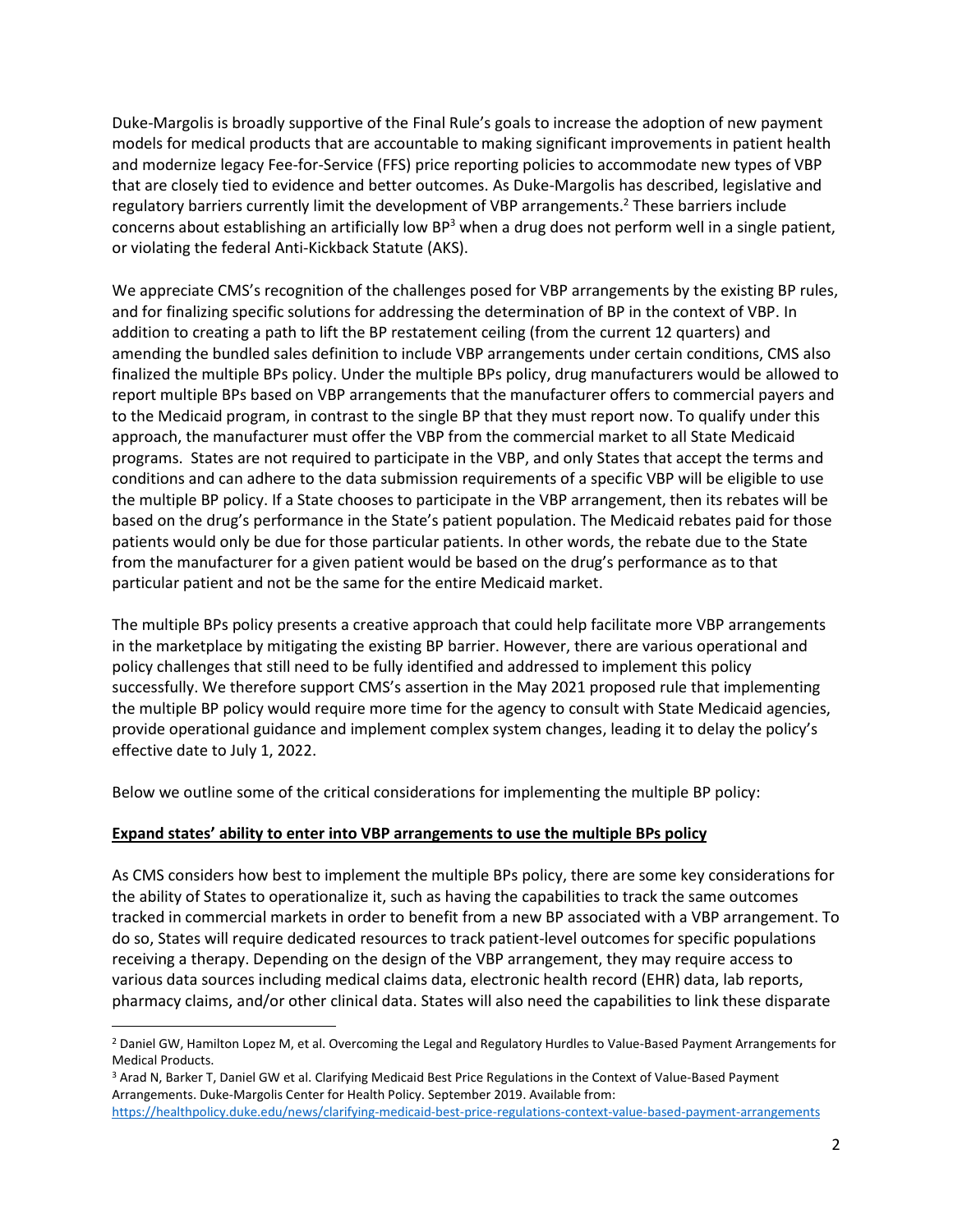data sources to longitudinally track outcomes or resource utilization per the terms of any VBP agreement.

There is inherent variance in how States administer their programs and their programs' data infrastructure and operational capabilities. There are also differences in contractual agreements that States have with managed care organizations to manage medical and/or pharmacy claims. These differences will further impact States' abilities to track individual patient outcomes across multiple data sources.

At this time, States are able to enter into VBP agreements following a CMS authorization of a State Plan Amendment (SPA). There have been nine SPAs related to medical technology spending that have been used to enter into VBP agreements to date. States that entered into these VBP agreements ensured they had the resources and capabilities to implement them before doing so. It is unclear, however, if all States have the dedicated resources to implement such agreements.

State Medicaid agencies will likely have similar capabilities as commercial payers to measure utilization rates indicated in claims data. However, not all States will have access to other data types, such as clinical measures or outcomes not captured in routine care. Some States will inevitably have better access and/or more sophisticated analytical capabilities to track measures at a patient level through various data sources based on their previous experiences in entering VBP arrangements.<sup>4</sup> Accordingly, States may also have other systems that could be used to track outcomes, such as the Health Information Exchange. However, these systems may not necessarily be well-suited to tracking outcomes with enough precision that Medicaid agencies and manufacturers would be willing to commit to payment at risk based on its underlying quality.

To maximize States' ability to participate in VBP arrangements while ensuring patient access to emerging therapies, CMS should seek to minimize the creation of new prior authorization barriers, develop guidance to States on how they may collaborate on multi-state VBP strategies quickly, and enhance their existing quality measurement and price reporting systems to track implemented VBPs. To do so, we recommend that CMS take the following actions to ensure that States can participate in VBP arrangements for pharmaceutical products:

**1. Ensure that States have the resources to prioritize investments in technological solutions that facilitate longitudinal, site-agnostic measurement of patient outcomes from clinical and administrative claims data sources.** There are near-term and long-term strategies that can ensure that all States are able to operationalize the multiple BPs policy. Due to the inherent variability in States' operating infrastructure and administration, it is likely that in the near term, States will adopt their own information technology (IT) solutions necessary to operationalize this policy. The existing policy for enhanced federal matching rates (90%) for "development and installation of mechanized claims processing and information retrieval systems'" is one way through which CMS can resource States to operationalize this policy.<sup>5</sup> In doing so, CMS can promote expanding access to and scale of VBP arrangements, as well as Medicaid IT

 $\overline{\phantom{a}}$ 

<sup>4</sup> Fiore N, Alexander M, Pothen M et al., Novel Payment Models for Prescription Drugs: Early Implementation Successes and Challenges. Duke-Margolis Center for Health Policy. September 2019. Available from: [https://healthpolicy.duke.edu/sites/default/files/2020-](https://healthpolicy.duke.edu/sites/default/files/2020-07/Novel%20State%20Payment%20Models%20Final%20Revised%20091219.pdf)

[<sup>07/</sup>Novel%20State%20Payment%20Models%20Final%20Revised%20091219.pdf](https://healthpolicy.duke.edu/sites/default/files/2020-07/Novel%20State%20Payment%20Models%20Final%20Revised%20091219.pdf)

<sup>5</sup> Center for Medicare and Medicaid Services. Medicaid Management Information System. Available from: <https://www.medicaid.gov/medicaid/data-systems/medicaid-management-information-system/index.html>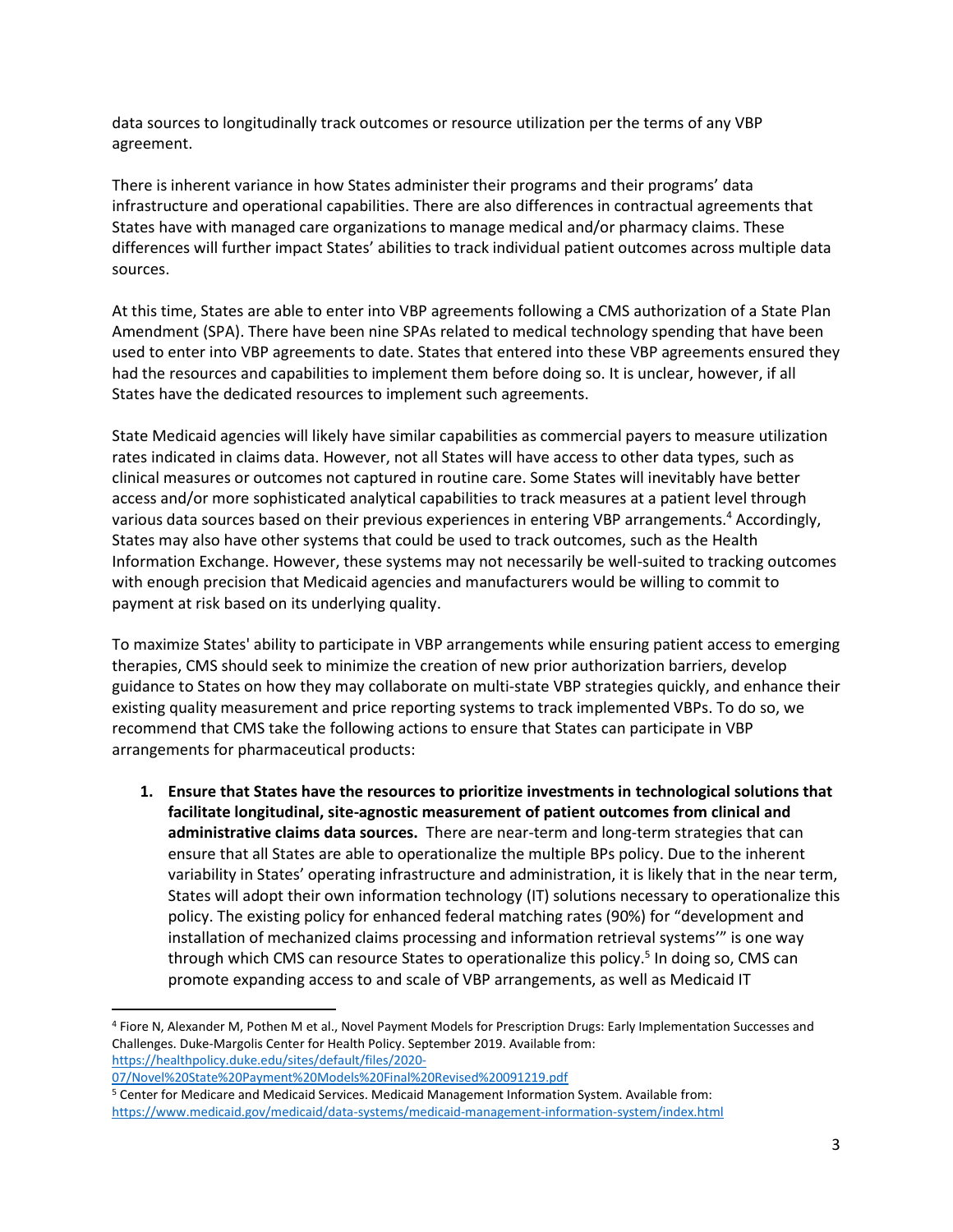modernization. We recommend that CMS clarify and make an enhanced federal administrative matching rate of 90% for design and implementation of the necessary new capabilities, and a clear, consistent availability of 75% federal administrative match for all associated operating and upgrade costs. In the short term, CMS could also expedite reviews and offer greater flexibility for States to collaborate and enter into multi-State, State-led (non-proprietary) collaboratives sharing data, capabilities, results, expertise and training.

In the long term, we recommend that Congress and the Administration consider transformative investments in health information technology that facilitates a robust interoperable data exchange.<sup>6</sup> VBP arrangements for medical products require tracking patients that receive a specific product over time with potentially different providers, insurers, types of data involved, and sites of care. While challenging in the current landscape, secure linkage, analysis, and reporting of data over time are problems that sophisticated, emerging technologies can assist in solving. To facilitate integration of the new reporting requirements under the Medicaid Drug Program (MDP) System, there will be a need for additional investments in Medicaid health information technology infrastructure.

**2. Clarify federal Anti-kickback Statute (AKS) implications.** The multiple BPs policy, and its associated requirement to create a State-manufacturer VBP, do not address whether and to what degree these VBP arrangements might run afoul of the AKS in the event that the drug manufacturer provides ancillary services such as analytic support to assist in the tracking of relevant clinical outcome data relating to the drug. Depending on a particular arrangement's structure, such provision of services might be considered "remuneration" that could induce the provider to purchase the drug and violate a safe harbor's requirement that the receipt of the technology not be conditioned on doing business with the manufacturer.<sup>7</sup> As discussed above, some States may be limited in their capabilities to track outcome measures at a patient level and these AKS safe harbor restrictions might limit manufacturers' ability to provide some of the necessary data collection and analytics capabilities that are needed for these arrangements.

Furthermore, while an AKS final rule from November 2020 created safe harbors for risk-sharing and care coordination efforts between participants in a VBP in an effort to remove regulatory barriers that have stymied value-based care, it generally excluded drug manufacturers from the group of entities that are eligible for protection. Former Health and Human Services (HHS) Secretary, Alex Azar, noted, however, that additional AKS clarity for pharmaceutical products in the context of VBP arrangements might be considered in future rulemaking.<sup>8</sup>

As a result of these potential AKS barriers, States may decline to participate in a VBP, forgoing the benefits of innovative risk-sharing opportunities with manufacturers and BP rebates they could be entitled to under the multiple BP approach. Instead, States would only be receiving BP rebates that are based on the traditional FFS formula absent any VBP, which are potentially lower than the rebates they could be entitled to under the multiple BPs policy dependent upon the outcomes achieved by their patient population.

 $\overline{\phantom{a}}$ 

<sup>6</sup> Shrank W, De Parle N, Gottlieb S et al. Health Costs and Financing: Challenges and Strategies for a New Administration. *HEALTH AFFAIRS.* 40, NO. 2 (2021): 235–242[. doi: 10.1377/hlthaff.2020.01560.](doi:%2010.1377/hlthaff.2020.01560)

<sup>7</sup> Daniel GW, Hamilton Lopez M, et al. Overcoming the Legal and Regulatory Hurdles to Value-Based Payment Arrangements for Medical Products.

<sup>8</sup>Azar: HHS Working On Protections For Value-Based Drug Contracts, Inside Health Policy, October 2019, [https://insidehealthpolicy.com/daily-news/azar-hhs-working-protections-value-based-drug-contracts.](https://insidehealthpolicy.com/daily-news/azar-hhs-working-protections-value-based-drug-contracts)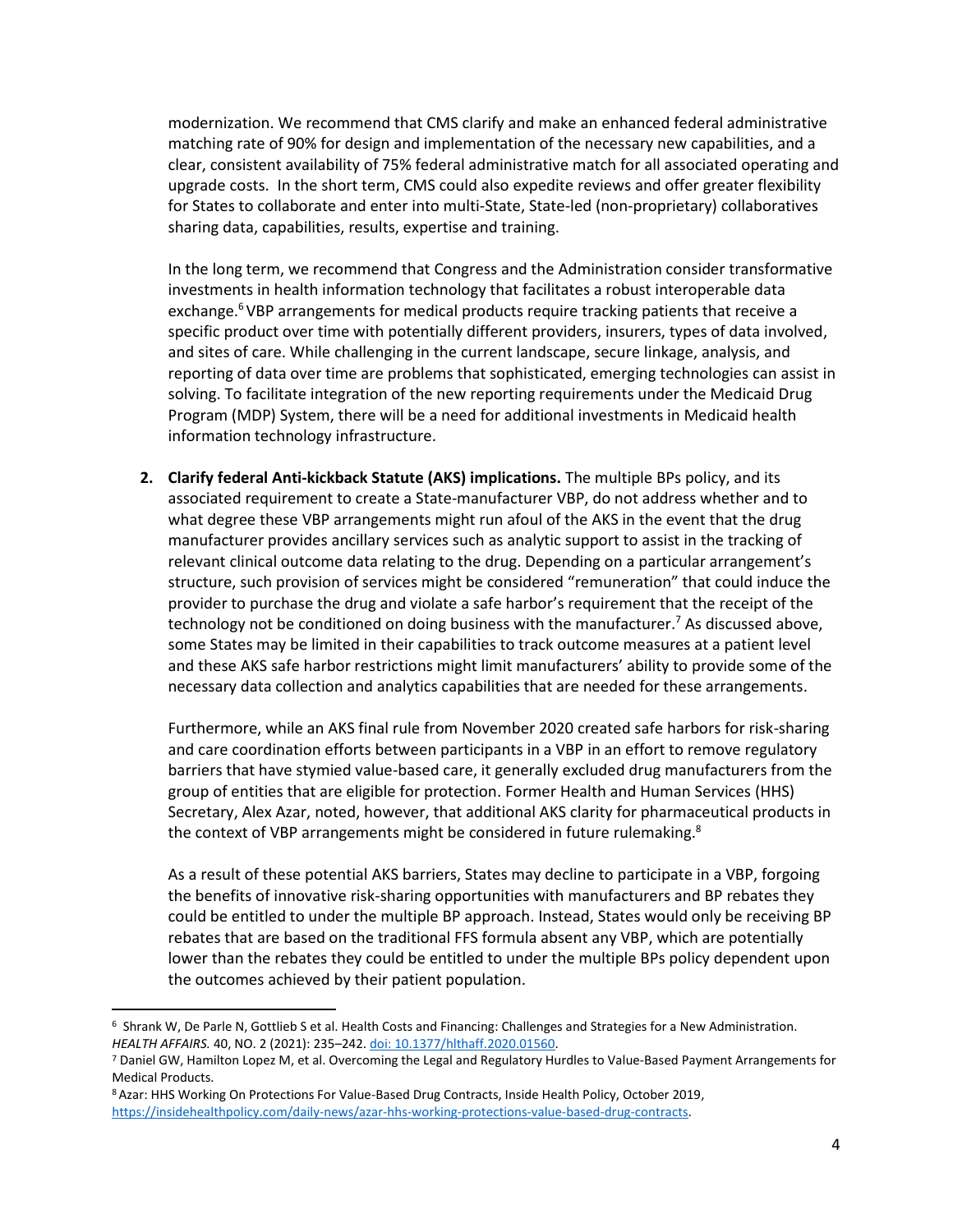As States and manufacturers seek to implement VBP arrangements through the multiple BPs option and as these arrangements proliferate over time, CMS and the HHS Office of Inspector General (OIG) could provide targeted, future clarifications on AKS considerations involving drug manufacturers. We recommend that CMS work with the OIG to consider additional mechanisms to address AKS concerns, such as a safe harbor for VBP arrangements for pharmaceutical products.<sup>9</sup>

#### **Facilitate the development of State price reporting systems**

As stated in the rule, the new MDP system is intended to facilitate the exchange of information between manufacturers and States regarding VBP arrangements. Ideally, the updated MDP system can act as a catalogue of eligible VBP arrangements. The MDP system can be designed to allow States to access current VBP arrangements that are being offered without compromising confidentiality. Further, it will be helpful to both States and manufacturers if this system enables sharing of VBPs with all States, as opposed to individual States, each time a manufacturer has a different VBP offer. States could survey all available VBP arrangements, review terms and conditions, and contact the respective manufacturers to express interest in participation. This proposed model of a catalogue would preserve confidentiality of manufacturer VBPs, while ensuring a streamlined process for solicitation.

| Product   | <b>Total</b><br>Payment at<br><b>Risk</b> | <b>Outcome</b><br><b>Measures</b>                                     | Payment<br>reconciliation | Contract<br>length |
|-----------|-------------------------------------------|-----------------------------------------------------------------------|---------------------------|--------------------|
| Product A | 25% of the<br>negotiated<br>net price     | Reduction in<br>hospitalizations                                      | Every quarter.            | 2 years            |
| Product A | 35% of the<br>negotiated<br>net price     | Reduction in<br>agreed upon<br>definition of<br>total cost of<br>care | Every 6 months.           | 3 years            |
| Product B | 25% of the<br>negotiated<br>price         | Prescription<br>adherence                                             | Every quarter             | 3 years            |

We illustrate an example catalogue entry below for two medical products:

This table illustrates how States can evaluate information to compare VBP arrangements for a given product. These specifications are the minimum information States will be able to discern whether they have the resources to implement and monitor a VBP arrangement that includes stated levels of financial risk, certain frequencies of reporting, and data capabilities to track specific measures. Content in the catalogue should be structured to align the obligations of the State with the obligations of the commercial insurer.

In the event that a manufacturer offers more than one VBP per given drug in the commercial market, State Medicaid agencies should be able to track the different arrangements to determine which one

 $\overline{a}$ 

<sup>9</sup> Daniel GW, Hamilton Lopez M, et al. Overcoming the Legal and Regulatory Hurdles to Value-Based Payment Arrangements for Medical Products.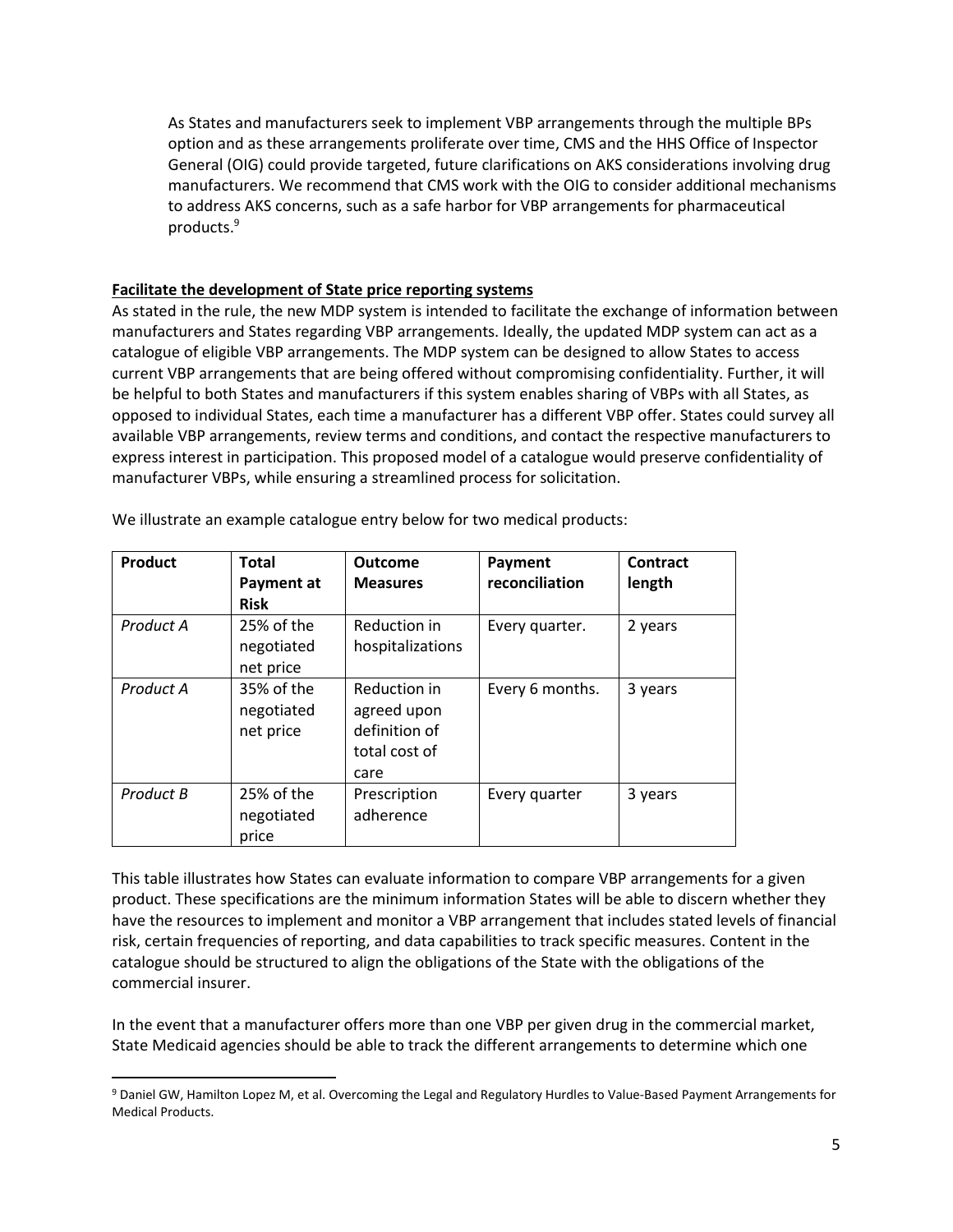might work best for their patient population and is the most feasible from an implementation standpoint.

CMS should clarify the elements of a VBP arrangement that need to be communicated by manufacturers to the State in those cases. As illustrated in the table above, our suggestion is to include:

- The **outcome measure** that the commercial payer and manufacturer agreed on.
- The **time horizon** for that outcome, and
- The **structure of the rebates** tied to patient outcomes that the manufacturer provides to the payer.

The manufacturer should also report any other criteria on which the commercial VBP arrangement is contingent, including specific coverage requirements.

The manufacturer will report all of the above VBP components per arrangement to all State agencies when offering them entrance into VBP agreements using the multiple BPs approach, unless the VBPs are identical in the outcome measure(s) and time horizon and only differ in the rebate structure. In that case, the manufacturer may report only the VBP associated with the higher rebates, to provide States with the greatest benefit.

## **Conclusion**

The implementation of the multiple best prices policy represents one of the more significant changes in federal policy to enable payment for medical technologies linked to evidence generation or improved patient outcomes. Value-based payment for medical technologies is in no way a panacea to address all policy priorities, such as patient affordability or how or whether to cover potentially promising new technologies. However, it can be a powerful tool in streamlining coverage decisions by aligning financial risk of a treatment's performance with its actual performance and serve as a mechanism to coordinate the collection of post-approval evidence to improve the technology's use in practice. Advancing the role of value-based payment for medical technologies is also essential for making progress on other efforts to transform payment in the health care system, such as improving population-level outcomes and cost in specialty care models and ensuring the equitable diffusion of new technologies to all patients, especially those from historically marginalized communities.

We think that the implementation of the multiple best prices policy with supporting data infrastructure that connects states and manufacturers, as outlined in this document, can clarify existing stakeholder uncertainty regarding the process and necessary reporting elements for a multiple best prices policy. Our recommendations also address forward looking areas for consideration in future agency guidance relating to the implementation of a multiple best prices policy.

Delaying the rule in order to update the MDP with the capabilities to serve as a platform to help nonproprietary contract information flow between states and manufacturers can help provide an implementation glidepath for States and manufacturers interested in implementing new payment models; defined contract reporting standards may also assist in establishing best practices for the implementation of VBP arrangements for medical technologies in the broader health care marketplace. The delay of the rule also provides an opportunity for States and manufacturers to engage with one another in early feasibility conversations about what functionality the MDP will support and what